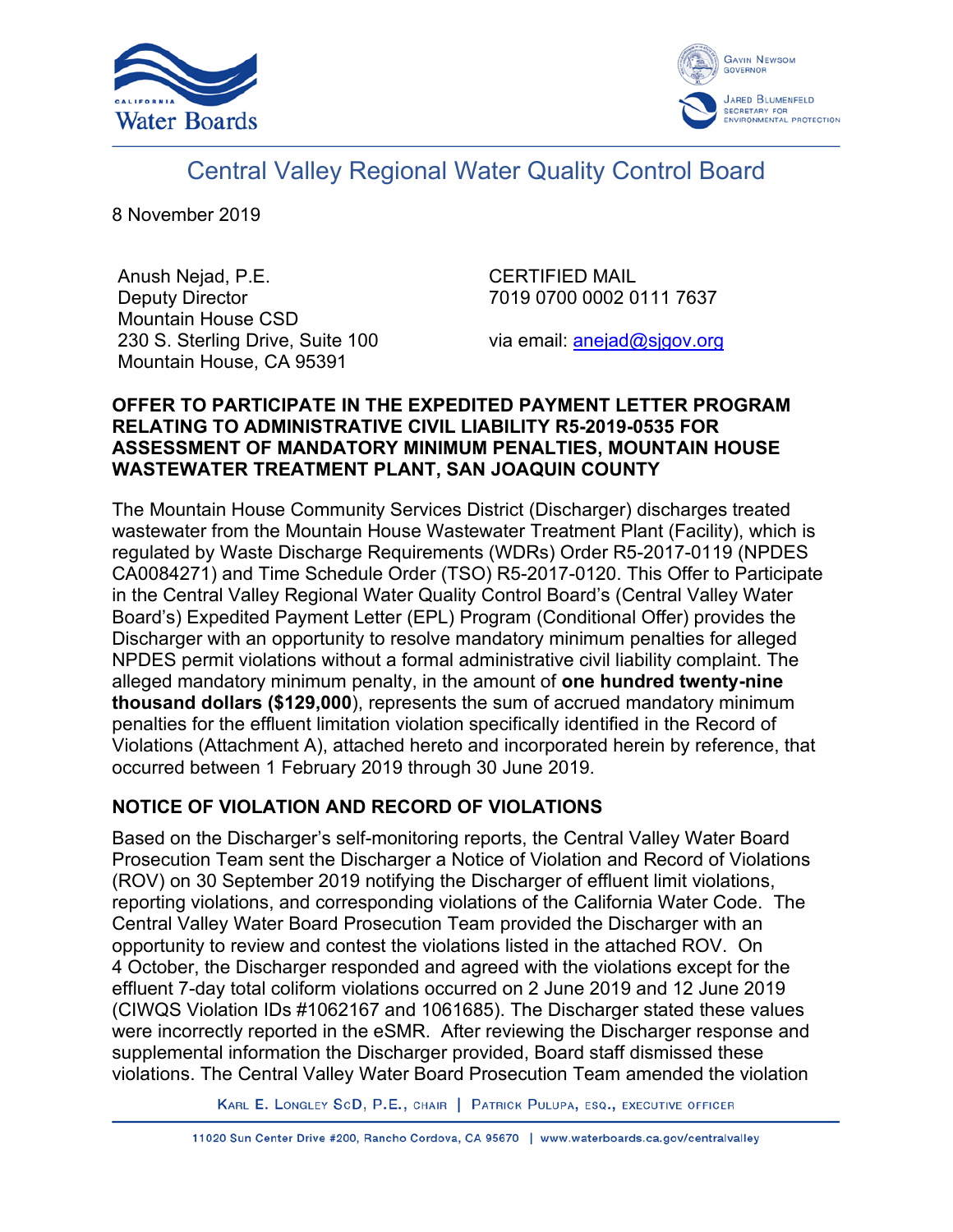record and confirmed that the violations listed in the Attachment A are subject to mandatory minimum penalties.

## **STATUTORY LIABILITY**

Water Code section 13385(h) and (i) require the assessment of a mandatory minimum penalty of \$3,000 for each specified serious and chronic effluent limit violation. Pursuant to Water Code section 13385.1(a), the failure to file a discharge monitoring report required pursuant to section 13383 for each complete period of thirty (30) days following the deadline for submitting the report also constitutes a serious violation subject to a mandatory minimum penalty under Water Code section 13385(h). The Discharger may also be subject to discretionary administrative civil liabilities pursuant to Water Code section 13385(c) of up to \$10,000 for each day in which the violation occurs, and \$10 for each gallon discharged but not cleaned up in excess of 1,000 gallons. These mandatory minimum penalties and discretionary administrative civil liabilities may be assessed by the Central Valley Water Board beginning with the date that the violations first occurred. The formal enforcement action that the Central Valley Water Board uses to assess such liability is an administrative civil liability complaint, although the Central Valley Water Board may instead refer such matters to the Attorney General's Office for prosecution. If referred to the Attorney General for prosecution, the Superior Court may assess up to \$25,000 for each day in which the violation occurs, and \$25 for each gallon discharged but not cleaned up in excess of 1,000 gallons.

#### **SETTLEMENT OFFER**

The Discharger can avoid the issuance of a formal enforcement action and settle the alleged violations identified in Attachment A by participating in the EPL Program.

To promote resolution of these violations, the Central Valley Water Board Prosecution Team makes this Conditional Offer. The Central Valley Water Board's Prosecution Team proposes to resolve these violations without the issuance of a formal enforcement action through this Conditional Offer assessing **one hundred twenty-nine thousand dollars (\$129,000)** in mandatory minimum penalties. If the Discharger accepts this proposal, subject to the conditions below, the Central Valley Water Board Prosecution Team will accept that payment in settlement of any enforcement action that would otherwise arise out of the violations identified in Attachment A. Accordingly, the Central Valley Water Board Prosecution Team will forego issuance of a formal administrative civil liability complaint, will not refer the violations to the Attorney General, and will waive its right to seek additional discretionary civil liabilities for the violations identified in Attachment A. This Conditional Offer does not address or resolve liability for any violation that is not specifically identified in Attachment A, regardless of the date that the violation occurred.

If the Discharger accepts this Conditional Offer, please complete and return the enclosed "Acceptance of Conditional Resolution and Waiver of Right to Hearing; (proposed) Order" (Acceptance and Waiver) on or before **22 November 2019**. The Acceptance and Waiver constitutes a settlement of the violations specifically identified in Attachment A.

### **CONDITIONS FOR CENTRAL VALLEY WATER BOARD ACCEPTANCE OF RESOLUTION**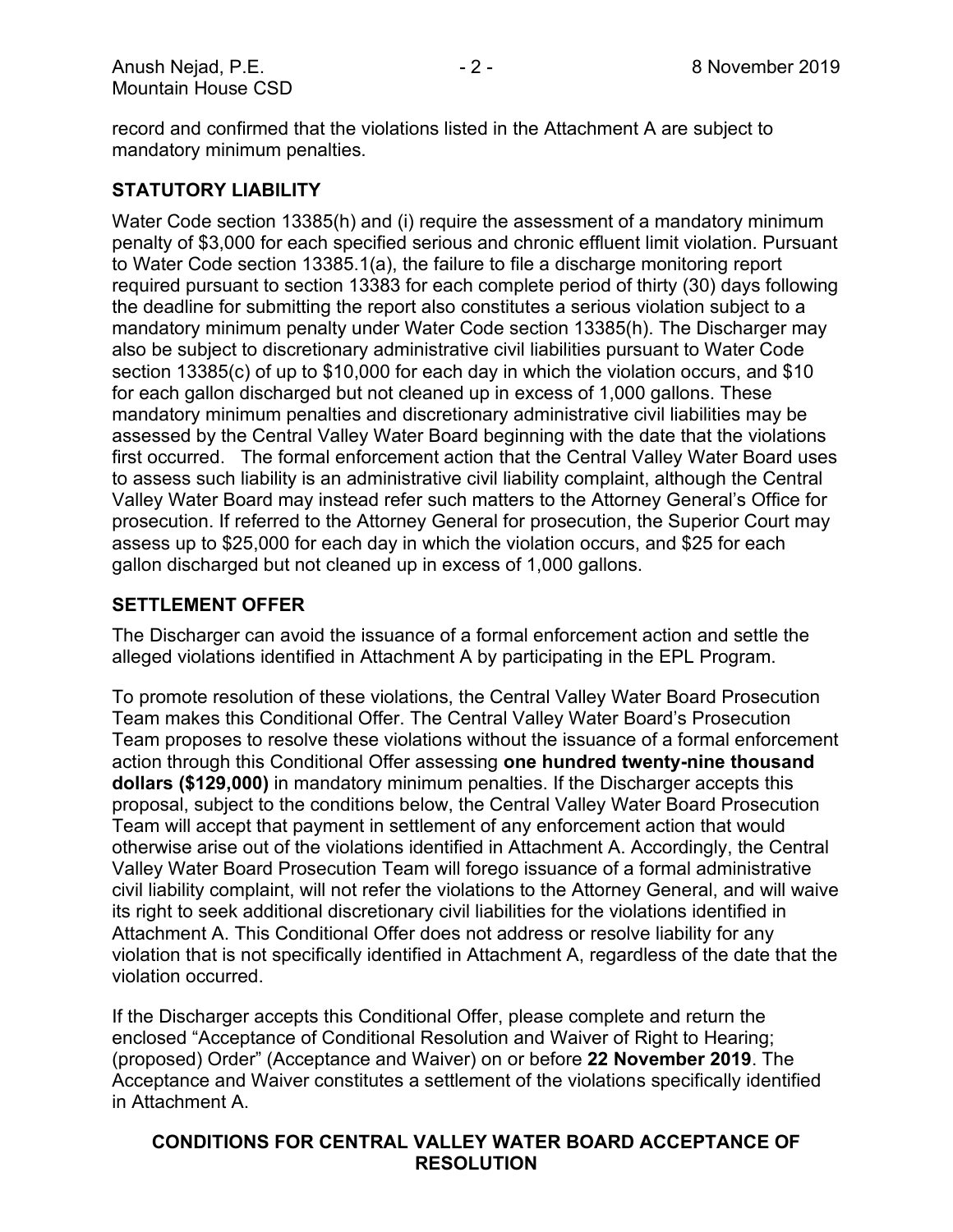Federal regulations require the Central Valley Water Board to publish and allow the public thirty (30) days to comment on any settlement of an enforcement action addressing NPDES permit violations (40 C.F.R. section 123.27(d)(2)(iii)). Notice of this settlement will be published on the Central Valley Water Board's website at:

### [This Settlement Notice](https://www.waterboards.ca.gov/centralvalley/board_decisions/tentative_orders/)

https://www.waterboards.ca.gov/centralvalley/board\_decisions/tentative\_orders/

If no comments are received within the 30-day comment period, and unless there are new material facts that become available to the Central Valley Water Board, the Executive Officer or his designee will execute the Acceptance and Waiver as a stipulated order assessing the uncontested mandatory minimum penalty amount pursuant to Water Code sections 13385.

However, if significant comments are received in opposition to the settlement, this Conditional Offer may be withdrawn. In that case, the Discharger's waiver pursuant to the Acceptance and Waiver will be void and the violation(s) will be addressed in an administrative civil liability hearing. At the hearing, the Discharger will be free to make arguments to any of the alleged violations, and the Discharger's prior agreement to accept this Conditional Offer will be treated as a settlement communication and will not in any way be binding or used as evidence against the Discharger. The Discharger will be provided with further information on the administrative civil liability hearing process.

#### **OPPORTUNITY FOR SUPPLEMENTAL ENVIRONMENTAL PROJECT**

As detailed in the Acceptance and Waiver, the Discharger has two options to pay the assessed liability: 1) pay the entire mandatory minimum penalty to the State Water Pollution Cleanup and Abatement Account; or 2) pay a portion of the mandatory minimum penalty to the State Water Pollution Cleanup and Abatement Account and direct a portion of the penalty to be expended on a Supplemental Environmental Project (SEP).

Pursuant to Water Code section 13385(l), in lieu of paying the entire mandatory minimum penalty to the State Water Pollution Cleanup and Abatement Account, the Central Valley Water Board, with the Discharger's concurrence, is authorized to direct a portion of the penalty to be expended on a SEP. One SEP option is currently available: direct a portion of the penalty to the Delta Regional Monitoring Program (Delta RMP) SEP Fund, as authorized by State Water Resources Control Board Resolution No. 2019-0011. The Delta RMP is a well-established program and collaborative effort between the Central Valley Water Board, the Aquatic Science Center, and the regulated communities. The Delta RMP provides critically needed water quality information to better inform policy and regulatory decisions of the Central Valley Water Board and other Federal, State, and location agencies. The Delta RMP also provides necessary data acquisition for management decisions to restore and protect beneficial uses of the region's waters. Information about the Delta RMP is available Delta RMP's website at: [Delta RMP Information](C:\Users\twestphal\AppData\Local\Microsoft\Windows\INetCache\Content.Outlook\MAAOF8F3\Delta RMP Information) (https://www.sfei.org).

All funds directed to the Delta RMP SEP Fund will be expended on projects that supplement Delta RMP studies that would not otherwise be conducted through the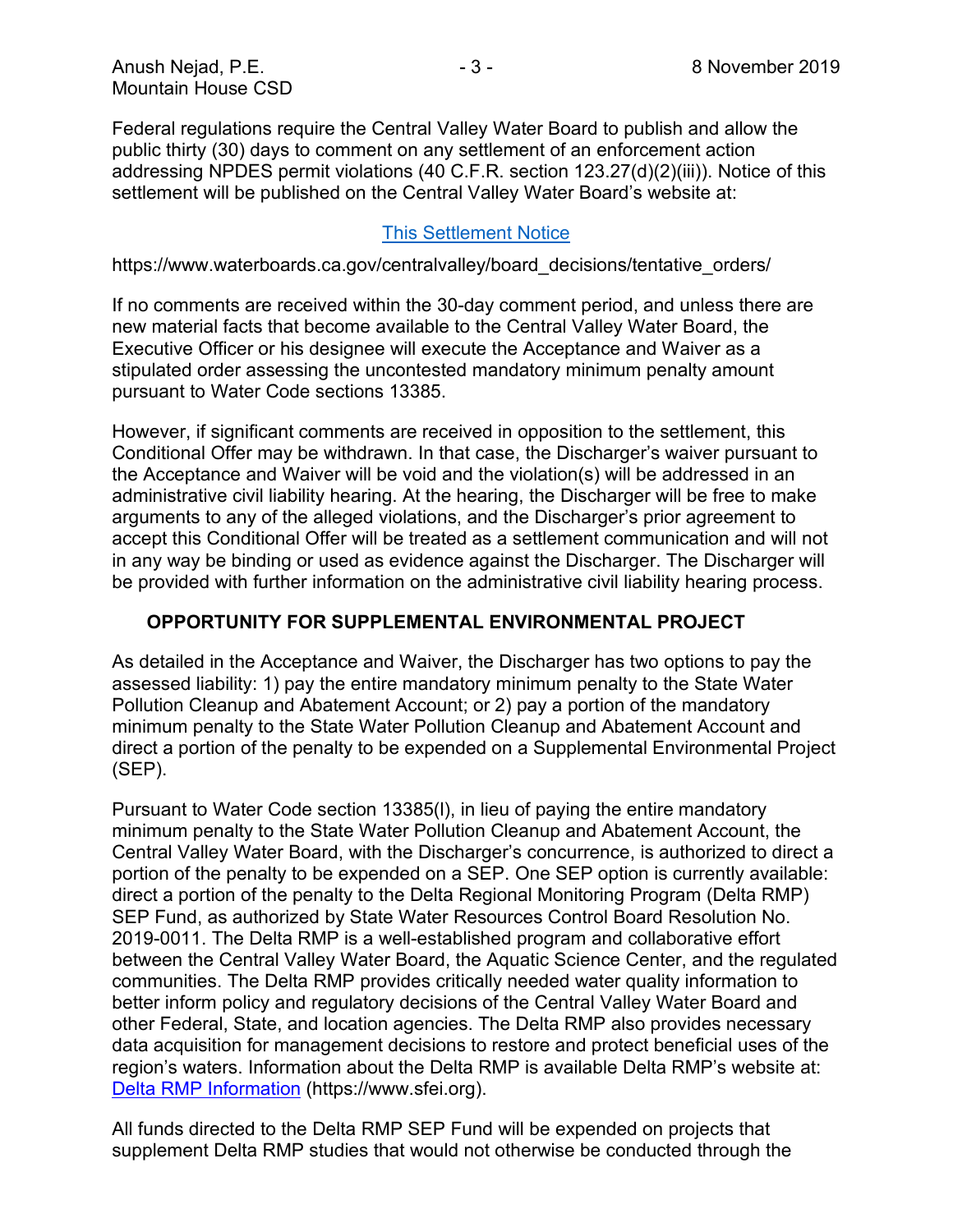Delta RMP's annually approved cost allocations. The nonprofit Aquatic Science Center manages and administers Delta RMP funds. No funds will go to the Central Valley Water Board.

If the Discharger chooses to reject this Conditional Offer or does not complete and return the Acceptance and Waiver by the deadline, the Central Valley Water Board Prosecution Team will contact the Discharger regarding a formal enforcement action that will be initiated for the contested violations.

If you have any questions or comments regarding this Conditional Offer, please contact Xuan Luo at (916) 464-4606 or [Xuan.Luo@waterboards.ca.gov.](mailto:Xuan.Luo@waterboards.ca.gov)

*Original Signed By*

ANDREW ALTEVOGT Assistant Executive Officer

Enclosures (2): Attachment A Record of Violations Acceptance of Conditional Resolution and Waiver of Right to Hearing

cc w/o encl: Eric Magnan, USEPA, Region 9, San Francisco David Boyers, Office of Enforcement, SWRCB, Sacramento Patrick Pulupa, Central Valley Water Board Advisory Team, Rancho Cordova Jessica Jahr, Office of Chief Counsel, SWRCB, Sacramento Selina Cole, Environmental Scientist, Rancho Cordova Adam Laputz, Central Valley Water Board Advisory Team, Sacramento San Joaquin County Environmental Health, Stockton Roger A. Migchelbrink, CPO, P.O. Box 1885, Byron CA 94505 Hamid Parsa, 230 S. Sterling Dr., Suite 100, Mountain House, CA 95391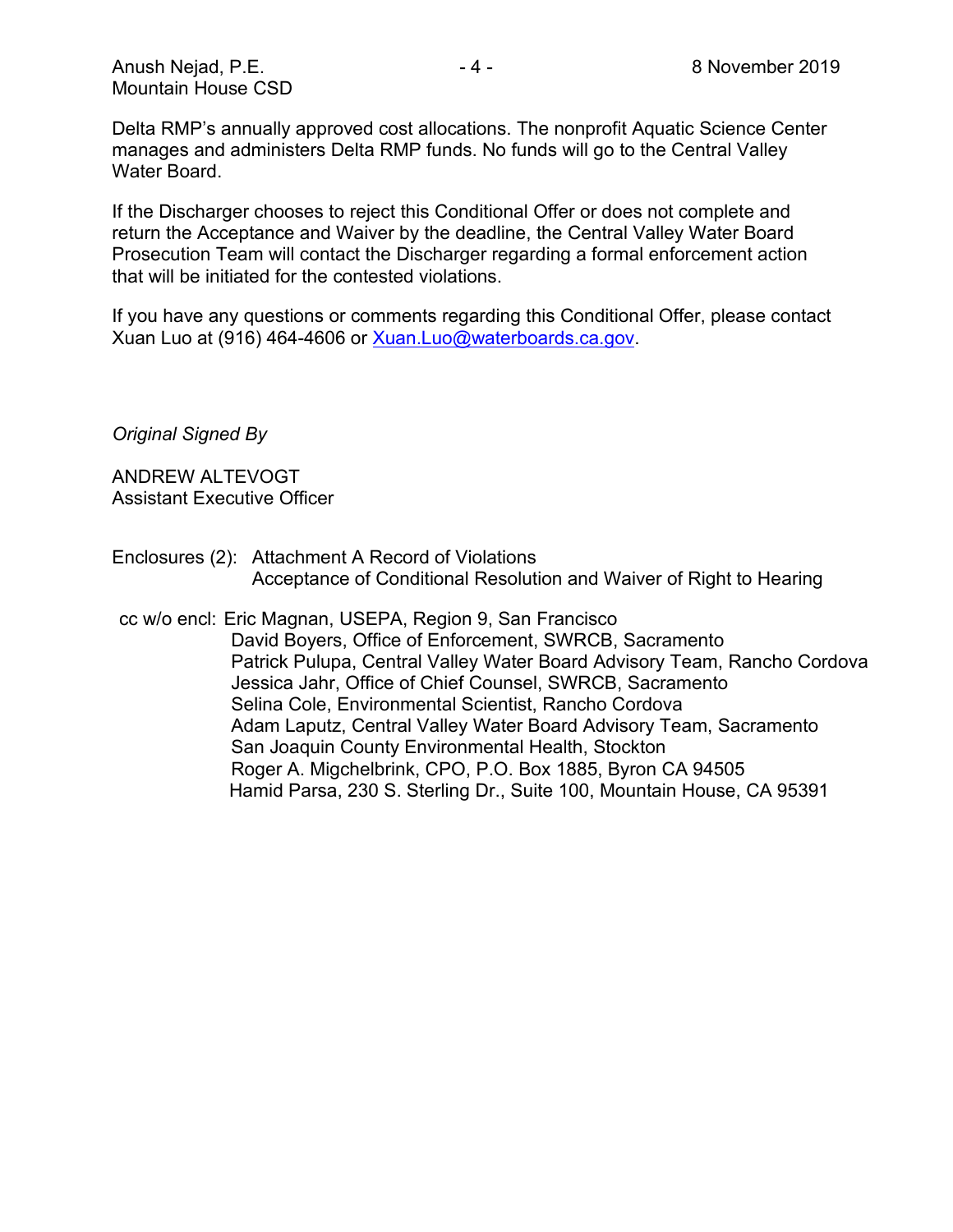### **ATTACHMENT A TO SETTLEMENT OFFER NO. R5-2019-0535 RECORD OF VIOLATIONS SUBJECT TO MANDATORY MINIMUM PENALTIES**

### **MOUNTAIN HOUSE COMMUNITY SERVICES DISTRICT WASTEWATER TREATMENT PLANT**

### RECORD OF VIOLATIONS (1 February 2019 – 30 June 2019) MANDATORY PENALTIES (Data reported under Monitoring and Reporting Program R5-2017-0119)

The following table lists the alleged violations subject to mandatory minimum penalties (MMPs), pursuant to Water Code section 13385(h) and (i).

| Item           | <b>Date</b> | <b>Parameter</b>              | <b>Units</b> | Limit | <b>Measured</b> | <b>Period</b>     | <b>Violation</b><br><b>Type</b> | <b>MMP Type</b> | <b>CIWQS</b> |
|----------------|-------------|-------------------------------|--------------|-------|-----------------|-------------------|---------------------------------|-----------------|--------------|
| A              | 28-Jan-19   | <b>Total Coliform</b>         | MPN/100 mL   | 2.2   | 11              | 7-Day Median      | <b>OEV</b>                      | <b>CHRON</b>    | 1056436      |
| A              | 29-Jan-19   | <b>Total Coliform</b>         | MPN/100 mL   | 2.2   | 17              | 7-Day Median      | <b>OEV</b>                      | <b>CHRON</b>    | 1056432      |
| $\overline{A}$ | 30-Jan-19   | <b>Total Coliform</b>         | MPN/100 mL   | 2.2   | 17              | 7-Day Median      | <b>OEV</b>                      | <b>CHRON</b>    | 1056417      |
| $\mathbf{1}$   | 23-Feb-19   | Ammonia                       | mg/L         | 1.7   | 4.9             | Weekly<br>Average | CAT <sub>1</sub>                | <b>SIG</b>      | 1057290      |
| $\overline{2}$ | 28-Feb-19   | Ammonia                       | mg/L         | 0.8   | 2.3             | 30-Day<br>Average | CAT <sub>1</sub>                | <b>SIG</b>      | 1057289      |
| 3              | 9-Mar-19    | <b>Total Suspended Solids</b> | mg/L         | 15    | 22              | Weekly<br>Average | CAT <sub>1</sub>                | <b>SIG</b>      | 1057990      |
| 4              | 22-Mar-19   | <b>Total Coliform</b>         | MPN/100 mL   | 2.2   | 4.5             | 7-Day Median      | <b>OEV</b>                      | <b>CHRON</b>    | 1062166      |
| 5              | 23-Mar-19   | <b>Total Suspended Solids</b> | mg/L         | 15    | 25              | Weekly<br>Average | CAT <sub>1</sub>                | <b>SIG</b>      | 1057993      |

#### **Table A. Violations subject to Mandatory Penalties**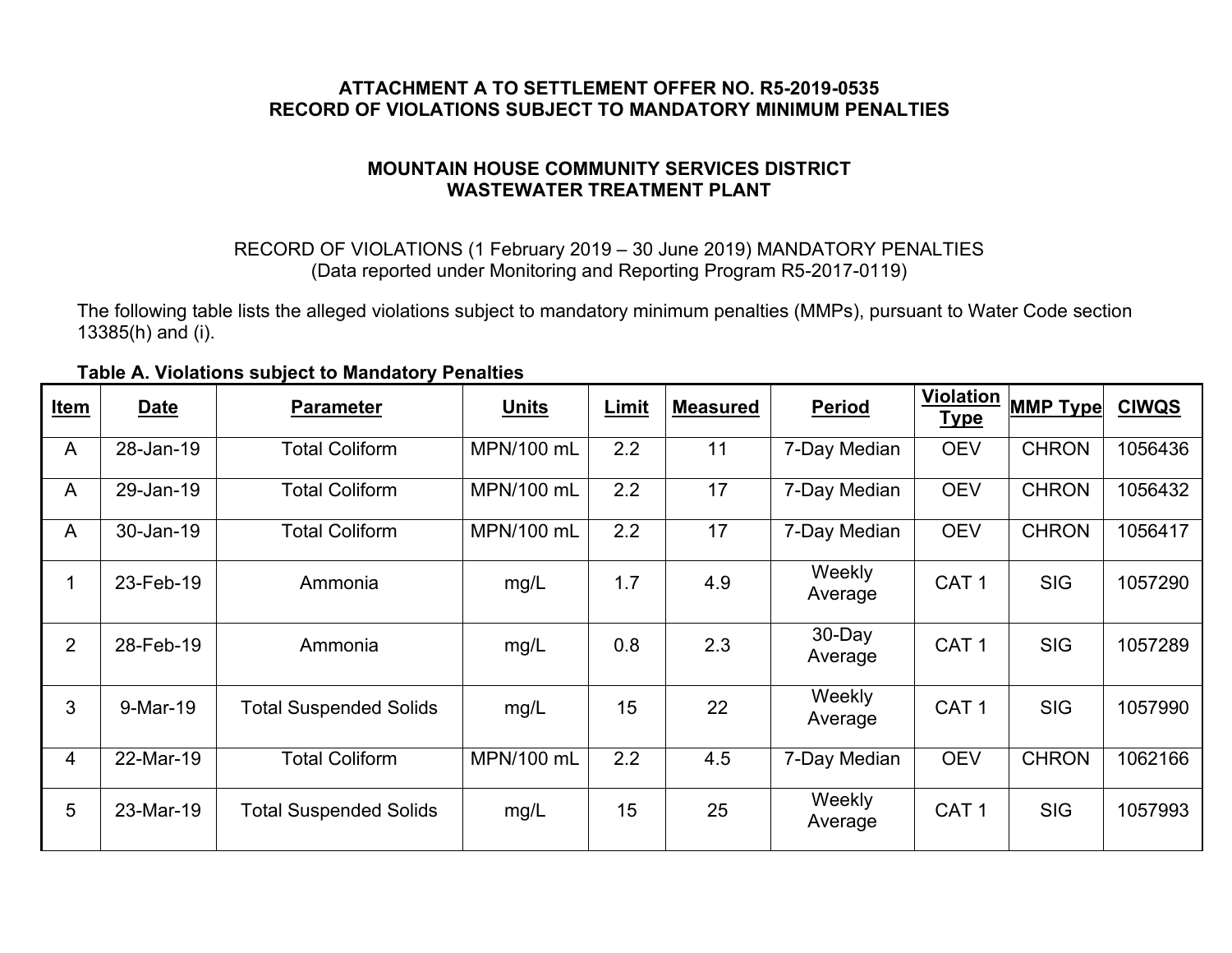| <b>Item</b>    | <b>Date</b> | <b>Parameter</b>              | <b>Units</b> | Limit            | <b>Measured</b> | <b>Period</b>               | <b>Violation</b><br><b>Type</b> | <b>MMP Type</b> | <b>CIWQS</b> |
|----------------|-------------|-------------------------------|--------------|------------------|-----------------|-----------------------------|---------------------------------|-----------------|--------------|
| 6              | 25-Mar-19   | <b>Total Coliform</b>         | MPN/100 mL   | 2.2              | 7.8             | 7-Day Median                | <b>OEV</b>                      | <b>CHRON</b>    | 1057994      |
| $\overline{7}$ | 26-Mar-19   | <b>Total Coliform</b>         | MPN/100 mL   | $\overline{2.2}$ | 7.8             | 7-Day Median                | <b>OEV</b>                      | <b>CHRON</b>    | 1057995      |
| 8              | 27-Mar-19   | <b>Total Coliform</b>         | MPN/100 mL   | 2.2              | 6.1             | 7-Day Median                | <b>OEV</b>                      | <b>CHRON</b>    | 1057997      |
| 9              | 28-Mar-19   | <b>Total Coliform</b>         | MPN/100 mL   | 2.2              | 4.5             | 7-Day Median                | <b>OEV</b>                      | <b>CHRON</b>    | 1057998      |
| 10             | 29-Mar-19   | <b>Total Coliform</b>         | MPN/100 mL   | 2.2              | 3.2             | 7-Day Median                | <b>OEV</b>                      | <b>CHRON</b>    | 1057999      |
| 11             | 30-Mar-19   | Ammonia, Total (as N)         | mg/L         | 1.7              | $\overline{2}$  | Weekly<br>Average           | CAT <sub>1</sub>                | <b>CHRON</b>    | 1057989      |
| 12             | 31-Mar-19   | Ammonia, Total (as N)         | mg/L         | 0.8              | 0.9             | Monthly<br>Average          | CAT <sub>1</sub>                | <b>CHRON</b>    | 1057991      |
| 13             | 31-Mar-19   | <b>Total Suspended Solids</b> | mg/L         | 10               | 17.4            | Monthly<br>Average          | CAT <sub>1</sub>                | <b>SIG</b>      | 1058000      |
| 14             | $1-Apr-19$  | <b>Total Coliform</b>         | MPN/100 mL   | 2.2              | 3.3             | 7-Day Median                | <b>OEV</b>                      | <b>CHRON</b>    | 1059426      |
| 15             | $2-Apr-19$  | <b>Total Coliform</b>         | MPN/100 mL   | 2.2              | 4.5             | 7-Day Median                | <b>OEV</b>                      | <b>CHRON</b>    | 1059435      |
| 16             | 3-Apr-19    | <b>Total Coliform</b>         | MPN/100 mL   | 2.2              | 6.2             | 7-Day Median                | <b>OEV</b>                      | <b>CHRON</b>    | 1059428      |
| 17             | 4-Apr-19    | <b>Total Coliform</b>         | MPN/100 mL   | 240              | 540             | Daily<br>Maximum            | <b>OEV</b>                      | <b>CHRON</b>    | 1059423      |
| 18             | 4-Apr-19    | <b>Total Coliform</b>         | MPN/100 mL   | 2.2              | 15.4            | 7-Day Median                | <b>OEV</b>                      | <b>CHRON</b>    | 1059430      |
| 19             | 4-Apr-19    | <b>Total Coliform</b>         | MPN/100 mL   | 23               | 540             | > Once in 30-<br>Day Period | <b>OEV</b>                      | <b>CHRON</b>    | 1062168      |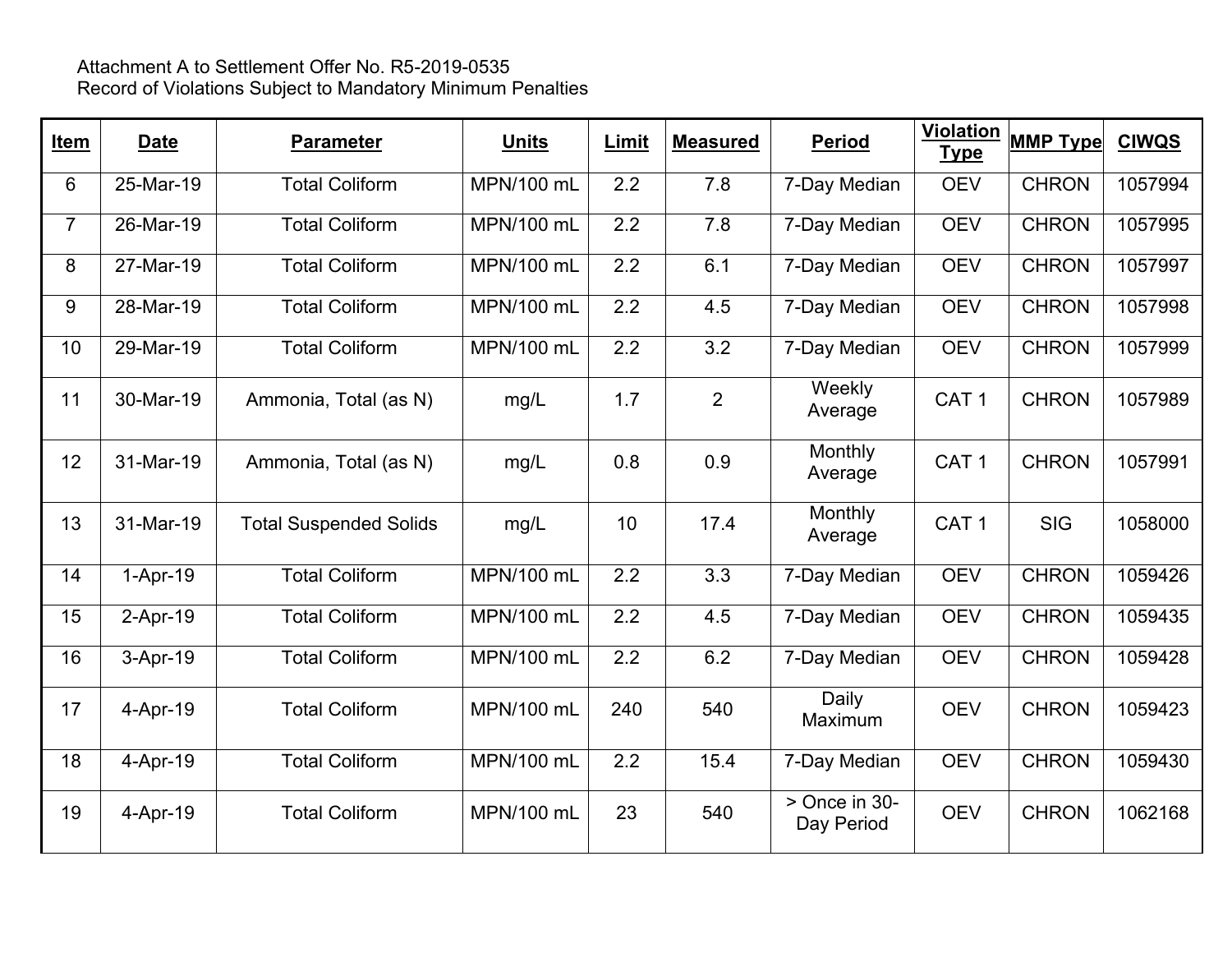| <b>Item</b> | <b>Date</b> | <b>Parameter</b>              | <b>Units</b>      | Limit | <b>Measured</b> | <b>Period</b>         | <b>Violation</b><br><b>Type</b> | <b>MMP Type</b> | <b>CIWQS</b> |
|-------------|-------------|-------------------------------|-------------------|-------|-----------------|-----------------------|---------------------------------|-----------------|--------------|
| 20          | 5-Apr-19    | <b>Total Coliform</b>         | MPN/100 mL        | 2.2   | 15.4            | 7-Day Median          | <b>OEV</b>                      | <b>CHRON</b>    | 1059422      |
| 21          | 6-Apr-19    | <b>Total Suspended Solids</b> | mg/L              | 15    | 20.5            | <b>Weekly Average</b> | CAT <sub>1</sub>                | <b>CHRON</b>    | 1059433      |
| 22          | 6-Apr-19    | Ammonia, Total (as N)         | lb/day            | 43    | 272.8           | Weekly<br>Average     | CAT <sub>1</sub>                | <b>SIG</b>      | 1059439      |
| 23          | 6-Apr-19    | Ammonia, Total (as N)         | mg/L              | 1.7   | 35.4            | Weekly<br>Average     | CAT <sub>1</sub>                | <b>SIG</b>      | 1059440      |
| 24          | 8-Apr-19    | <b>Total Coliform</b>         | <b>MPN/100 mL</b> | 2.2   | 7.8             | 7-Day Median          | <b>OEV</b>                      | <b>CHRON</b>    | 1059427      |
| 25          | 9-Apr-19    | <b>Total Coliform</b>         | <b>MPN/100 mL</b> | 2.2   | 7.8             | 7-Day Median          | <b>OEV</b>                      | <b>CHRON</b>    | 1059424      |
| 26          | 10-Apr-19   | <b>Total Coliform</b>         | MPN/100 mL        | 2.2   | 4.5             | 7-Day Median          | <b>OEV</b>                      | <b>CHRON</b>    | 1059436      |
| 27          | 11-Apr-19   | <b>Total Coliform</b>         | MPN/100 mL        | 2.2   | 4.5             | 7-Day Median          | <b>OEV</b>                      | <b>CHRON</b>    | 1059432      |
| 28          | 13-Apr-19   | Ammonia, Total (as N)         | mg/L              | 1.7   | 5.1             | Weekly<br>Average     | CAT <sub>1</sub>                | <b>SIG</b>      | 1059431      |
| 29          | 30-Apr-19   | Ammonia, Total (as N)         | mg/L              | 0.8   | 8.6             | Monthly<br>Average    | CAT <sub>1</sub>                | <b>SIG</b>      | 1059425      |
| 30          | 30-Apr-19   | <b>Total Suspended Solids</b> | mg/L              | 10    | 12.2            | Monthly<br>Average    | CAT <sub>1</sub>                | <b>CHRON</b>    | 1059429      |
| 31          | 30-Apr-19   | Ammonia, Total (as N)         | lb/day            | 20    | 64.5            | Monthly<br>Average    | CAT <sub>1</sub>                | <b>CHRON</b>    | 1059438      |
| 32          | 13-May-19   | <b>Total Coliform</b>         | MPN/1 mL<br>00    | 240   | 1600            | Daily<br>Maximum      | <b>OEV</b>                      | <b>CHRON</b>    | 1060215      |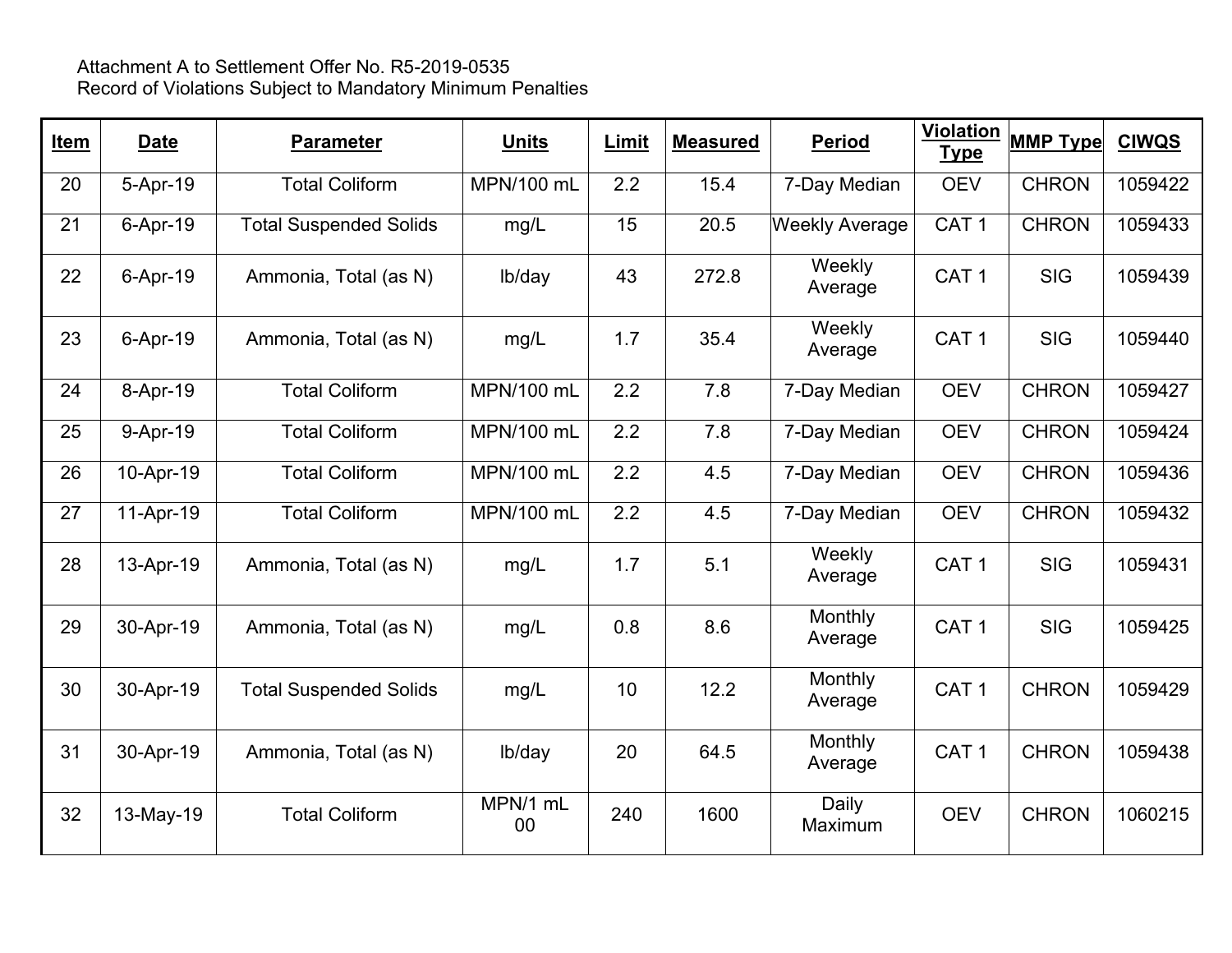| Item | Date         | <b>Parameter</b>      | <u>Units</u> | <b>Limit</b> | <b>Measured</b> | <b>Period</b>                 | Violation<br><b>Type</b> | <b>MMP Type</b> | <b>CIWQS</b> |
|------|--------------|-----------------------|--------------|--------------|-----------------|-------------------------------|--------------------------|-----------------|--------------|
| 33   | 30-May-19    | <b>Total Coliform</b> | MPN/100 mL   | 23           | 49              | $>$ Once in 30-<br>Day Period | <b>OEV</b>               | <b>CHRON</b>    | 1060213      |
| 34   | 31-May-19    | <b>Total Coliform</b> | MPN/100 mL   | 23           | 49              | $>$ Once in 30-<br>Day Period | <b>OEV</b>               | <b>CHRON</b>    | 1060214      |
| 35   | 31-May-19    | <b>Total Coliform</b> | MPN/100 mL   | 2.2          | $\overline{4}$  | 7-Day Median                  | <b>OEV</b>               | <b>CHRON</b>    | 1060217      |
| 36   | $3 - Jun-19$ | <b>Total Coliform</b> | MPN/100 mL   | 2.2          | 4.3             | 7-Day Median                  | <b>OEV</b>               | <b>CHRON</b>    | 1061686      |
| 37   | 4-Jun-19     | <b>Total Coliform</b> | MPN/100 mL   | 2.2          | 6.2             | 7-Day Median                  | <b>OEV</b>               | <b>CHRON</b>    | 1061688      |
| 38   | 5-Jun-19     | <b>Total Coliform</b> | MPN/100 mL   | 2.2          | 6.5             | 7-Day Median                  | <b>OEV</b>               | <b>CHRON</b>    | 1061681      |
| 39   | $6$ -Jun-19  | <b>Total Coliform</b> | MPN/100 mL   | 2.2          | 4.5             | 7-Day Median                  | <b>OEV</b>               | <b>CHRON</b>    | 1061687      |
| 40   | 7-Jun-19     | <b>Total Coliform</b> | MPN/100 mL   | 2.2          | 6.7             | 7-Day Median                  | <b>OEV</b>               | <b>CHRON</b>    | 1061690      |
| 41   | 10-Jun-19    | <b>Total Coliform</b> | MPN/100 mL   | 2.2          | 4.5             | 7-Day Median                  | <b>OEV</b>               | <b>CHRON</b>    | 1061682      |
| 42   | 11-Jun-19    | <b>Total Coliform</b> | MPN/100 mL   | 2.2          | 4.5             | 7-Day Median                  | <b>OEV</b>               | <b>CHRON</b>    | 1061684      |
| 43   | 14-Jun-19    | <b>Total Coliform</b> | MPN/100 mL   | 23           | 49              | $>$ Once in 30-<br>Day Period | <b>OEV</b>               | <b>CHRON</b>    | 1061689      |

<u>Note:</u>

A. Supporting violations addressed in EPL R5-2019-0513.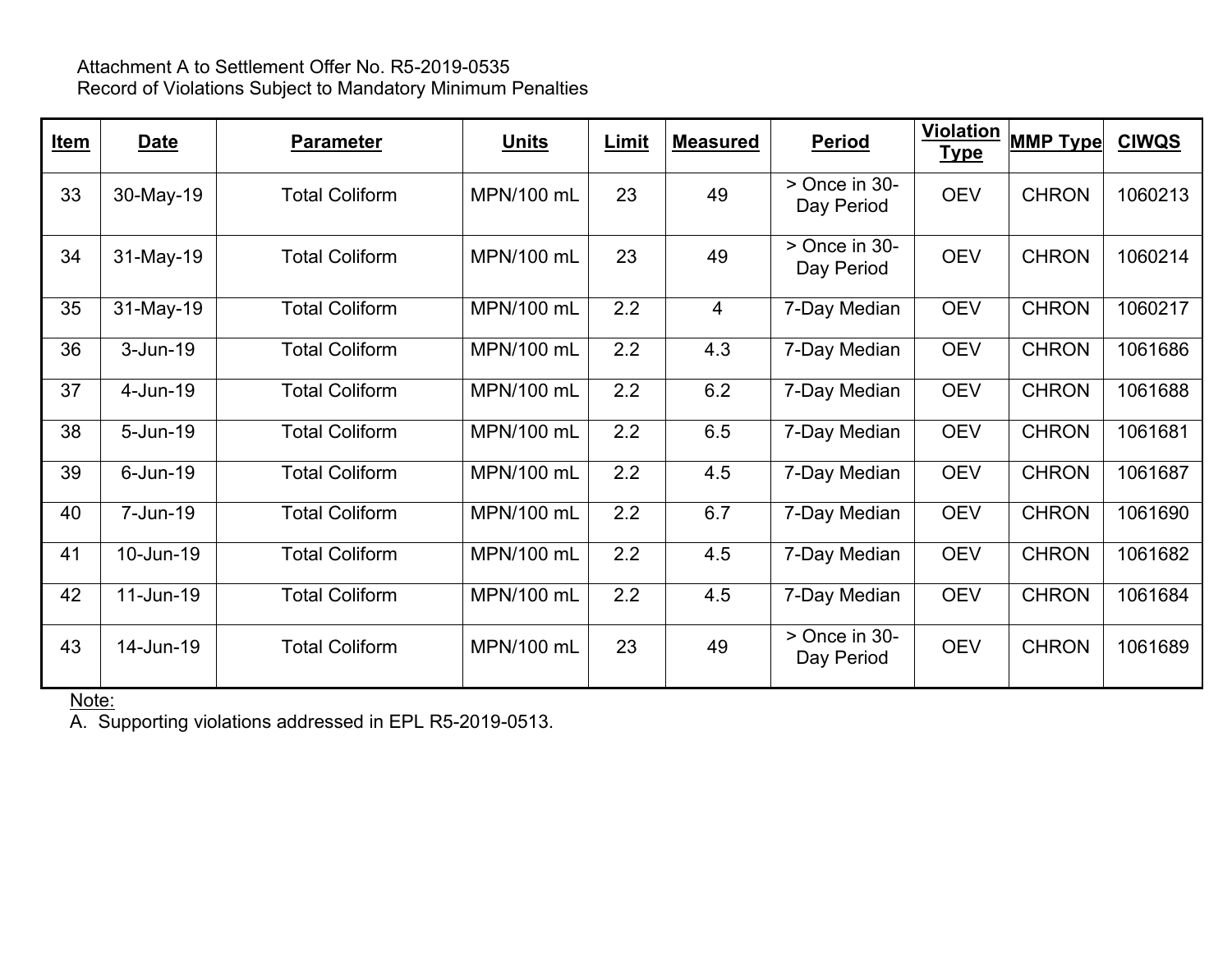# **EXPEDITED PAYMENT AMOUNT VIOLATIONS SUMMARY**

| <b>VIOLATIONS AS OF:</b>                      | 1/31/2019    |  |  |
|-----------------------------------------------|--------------|--|--|
| <b>Group I Serious Violations:</b>            | 9            |  |  |
| <b>Group II Serious Violations:</b>           | $\mathbf{I}$ |  |  |
| Non-Serious Violations Not Subject to MMPs: 0 |              |  |  |
| Non-serious Violations Subject to MMPs:       | 34           |  |  |
| <b>Total Violations Subject to MMPs:</b>      | 43           |  |  |

## **Mandatory Minimum Penalty Amount for Effluent Limit Violations**

9 Group I Serious Violations subject to MMPs x \$3000 Per Violation= 27,000 34 Non-Serious Violations subject to MMPs x \$3,000 Per Violation = \$102,000

# **Total Expedited Mandatory Minimum Penalty = \$129,000**

## **Table B. Definitions**

| <b>Abbreviation</b>                                                                                                                                                                                                                                                              | <b>Description</b>                                                                                                                                                                                                                                   |  |  |  |  |  |
|----------------------------------------------------------------------------------------------------------------------------------------------------------------------------------------------------------------------------------------------------------------------------------|------------------------------------------------------------------------------------------------------------------------------------------------------------------------------------------------------------------------------------------------------|--|--|--|--|--|
| CAT <sub>1</sub>                                                                                                                                                                                                                                                                 | Violation of effluent limitation for Group I pollutant.                                                                                                                                                                                              |  |  |  |  |  |
| CAT <sub>2</sub>                                                                                                                                                                                                                                                                 | Violation of effluent limitation for Group II pollutant                                                                                                                                                                                              |  |  |  |  |  |
| Chronic violation as defined by Water Code section 13385 (i). Any non-serious violation that falls<br>within a 180-day period with three preceding violations. Thus, the fourth non-serious violation that<br><b>CHRON</b><br>occurs within a 180-day period is subject to MMPs. |                                                                                                                                                                                                                                                      |  |  |  |  |  |
| California Integrated Water Quality System database.<br><b>CIWQS</b><br>https://www.waterboards.ca.gov/water_issues/programs/ciwqs/                                                                                                                                              |                                                                                                                                                                                                                                                      |  |  |  |  |  |
| <b>CTOX</b>                                                                                                                                                                                                                                                                      | Violation of chronic toxicity effluent limitation.                                                                                                                                                                                                   |  |  |  |  |  |
| <b>DREP</b>                                                                                                                                                                                                                                                                      | Deficient reporting violation. This will only result in MMPs if the report is so deficient as to make<br>determination of compliance impossible for the reporting period.                                                                            |  |  |  |  |  |
| Late Reporting violation. Every 30-Days a report is late counts as one serious late reporting violation<br><b>LREP</b><br>subject to MMPs.                                                                                                                                       |                                                                                                                                                                                                                                                      |  |  |  |  |  |
| Reported value for the monitoring period by the Discharger.<br>Measured                                                                                                                                                                                                          |                                                                                                                                                                                                                                                      |  |  |  |  |  |
| MMP Type                                                                                                                                                                                                                                                                         | Classification of the type of MMP violation.                                                                                                                                                                                                         |  |  |  |  |  |
| Occurrence Date                                                                                                                                                                                                                                                                  | Date that a violation occurred. For averaging period limitation violations, such as weekly and monthly<br>averages, the last day of the reporting period is used such as last day of the week (Saturday) and last<br>day of the month, respectively. |  |  |  |  |  |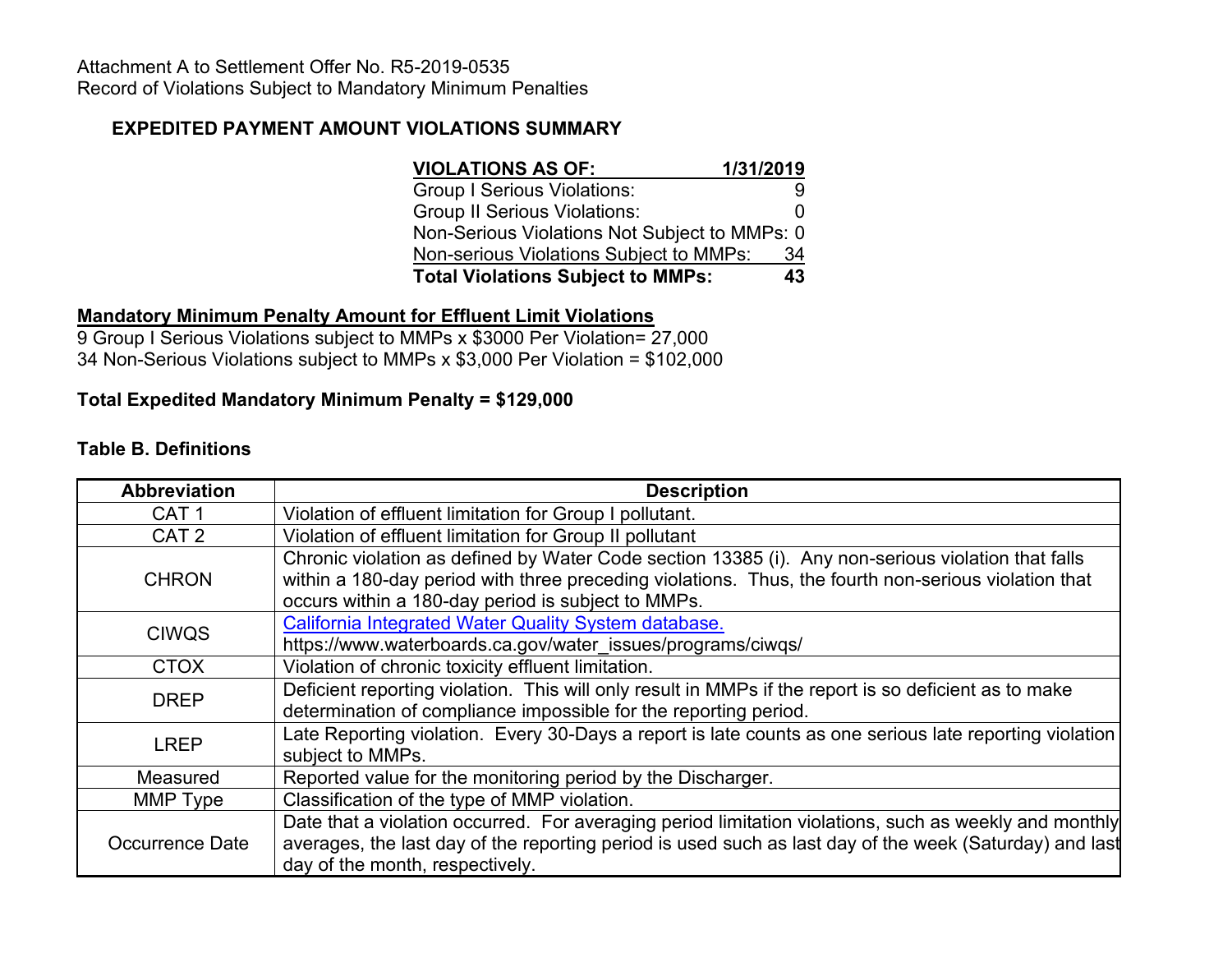| Abbreviation  | <b>Description</b>                                                                                                                                                                            |
|---------------|-----------------------------------------------------------------------------------------------------------------------------------------------------------------------------------------------|
| <b>OEV</b>    | Violation of any constituent-specific effluent limitation not included in Group I or Group II.                                                                                                |
| <b>NCHRON</b> | Non-serious violation falls within the first three violations in a 180-day period, thus, not subject to<br>MMP.                                                                               |
| <b>SIG</b>    | Serious Violation:<br>For Group I pollutants that exceed the effluent limitation by 40 percent or more.<br>For Group II pollutants that exceed the effluent limitation by 20 percent or more. |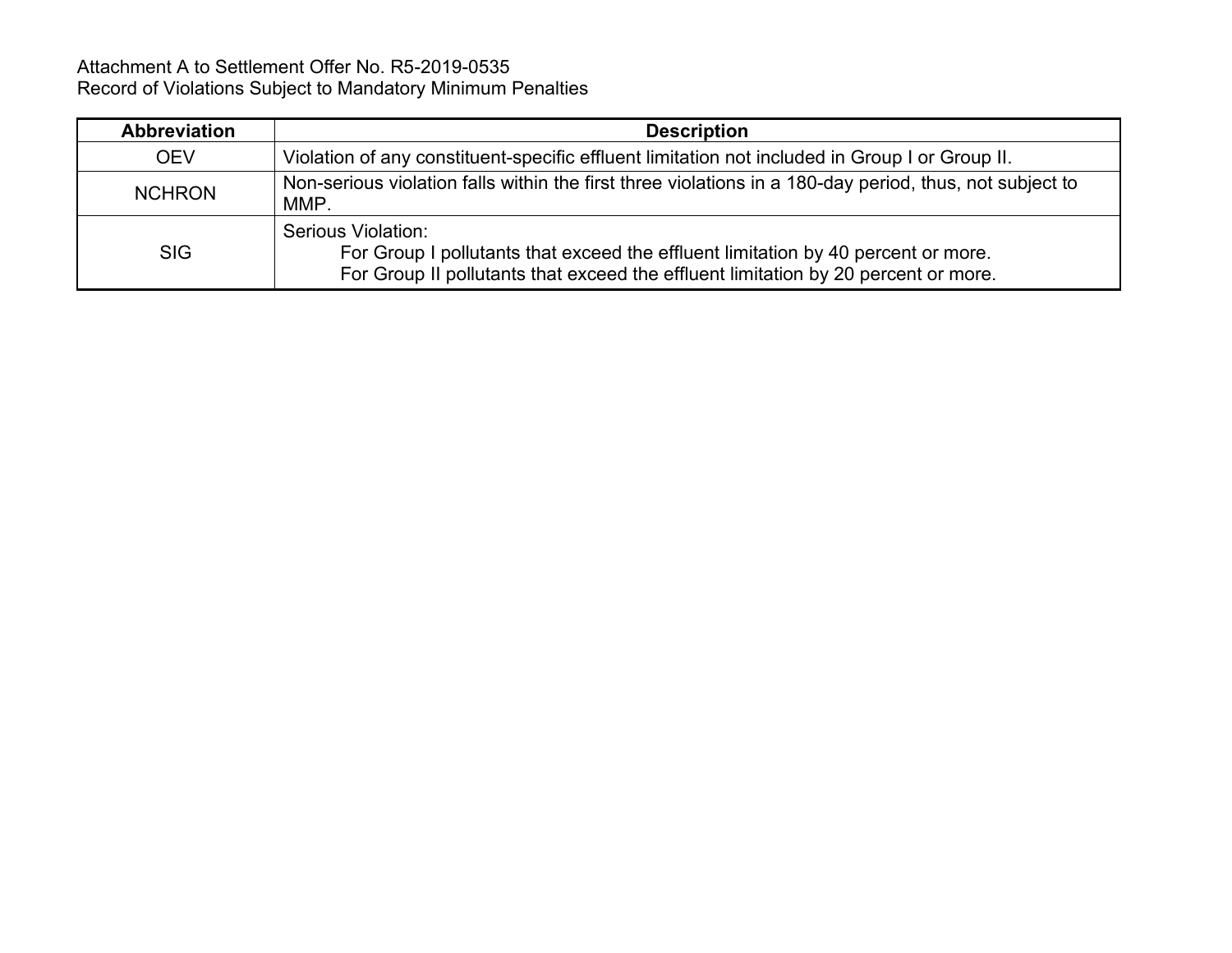### **OFFER TO PARTICIPATE IN EXPEDITED PAYMENT LETTER PROGRAM EPL R5-2019-0535**

#### **ACCEPTANCE OF CONDITIONAL RESOLUTION AND WAIVER OF RIGHT TO HEARING; (PROPOSED) ORDER**

Mountain House Community Services District EPL No. R5-2019-0535

By signing below and returning this Acceptance of Conditional Resolution and Waiver of Right to Hearing (Acceptance and Waiver) to the Central Valley Regional Water Quality Control Board (Central Valley Water Board), the Mountain House Community Services District (Discharger) hereby accepts the "Offer to Participate in Expedited Payment Letter Program" (Conditional Offer), incorporated herein by reference, and waives the right to a hearing before the Central Valley Water Board to dispute the allegations of violations described in the Record of Violations (ROV), which is included as Attachment A to the Conditional Offer.

The Discharger agrees that the Conditional Offer shall serve as a complaint pursuant to Article 2.5 of the California Water Code and that no separate complaint is required for the Central Valley Water Board to assert jurisdiction over the alleged violations through its Chief Prosecutor. The Discharger agrees to pay the penalties required by California Water Code section 13385(h) and/or (i), in the sum of **\$129,000** (Expedited Payment Amount), which shall be deemed payment in full of any civil liability pursuant to Water Code section 13385 that otherwise might be assessed for the violations described in the ROV. The Discharger understands that this Acceptance and Waiver waives its right to contest the allegations in the ROV and the amount of civil liability assessed for the violations.

The Discharger understands that this Acceptance and Waiver does not address or resolve liability for any violation that is not specifically identified in the ROV.

Upon execution by the Discharger, the completed Acceptance and Waiver shall be returned via email or U.S. mail to:

Xuan Luo, Senior Water Resources Control Engineer NPDES Compliance and Enforcement 11020 Sun Center Drive, Suite 200 Rancho Cordova, CA 95670 Phone: (916) 464-4606 [xuan.luo@waterboards.ca.gov](mailto:xuan.luo@waterboards.ca.gov)

The Discharger understands that federal regulations set forth at title 40, Code of Federal Regulations, section 123.27(d)(2)(iii) require the Central Valley Water Board to publish notice of and provide at least thirty (30) days for public comment on any proposed resolution of an enforcement action addressing NPDES permit violations. Accordingly, this Acceptance and Waiver, prior to execution by the Central Valley Water Board Executive Officer, will be published as required by law for public comment.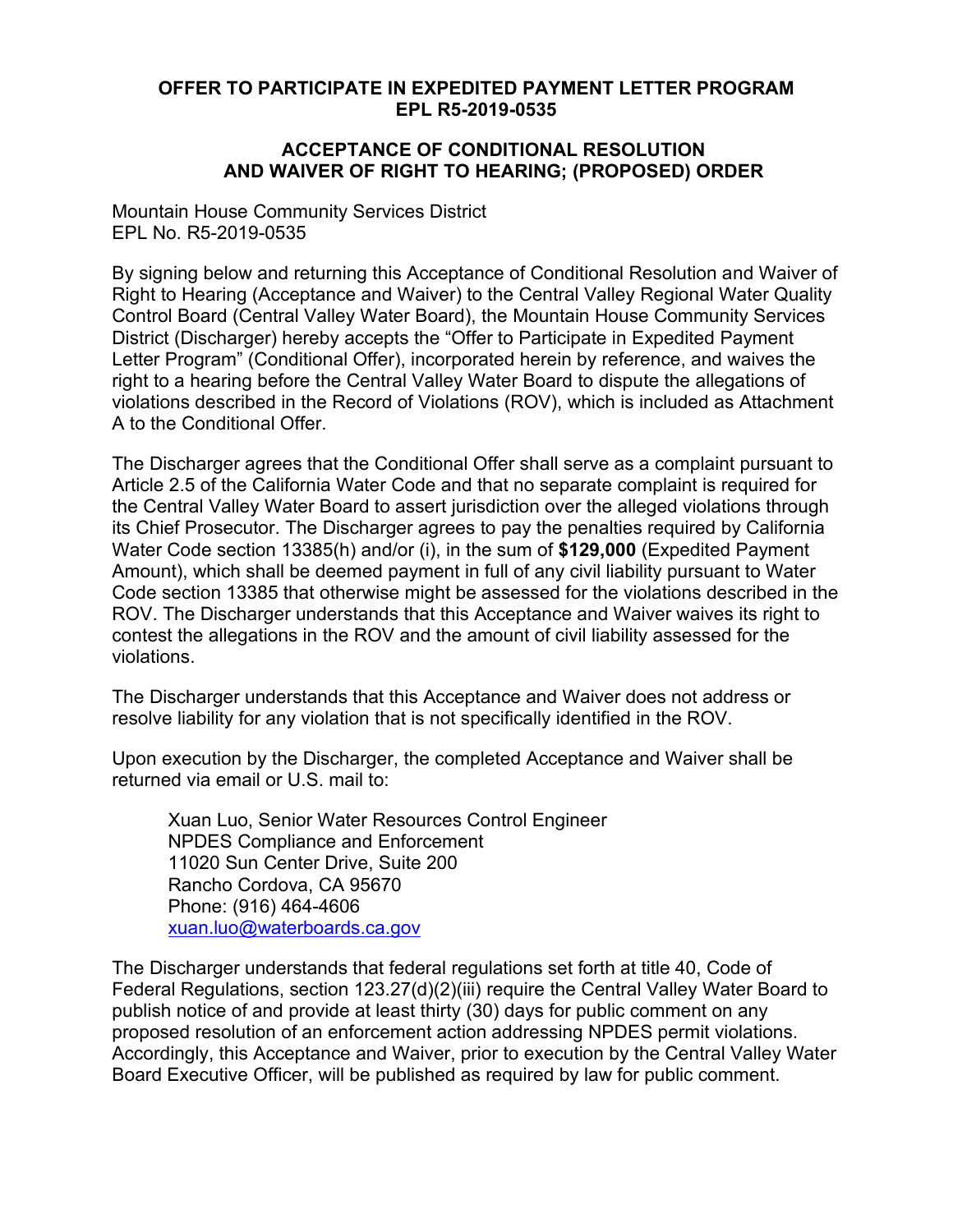Offer to Participate in Expedited Payment Letter Program EPL R5-2019-0535

If no comments are received within the notice period that causes the Central Valley Water Board Executive Officer to question the Expedited Payment Amount, the Central Valley Water Board Executive Officer or his designee will execute this Acceptance and Waiver.

The Discharger understands that if significant comments are received in opposition to the Expedited Payment Amount, the offer on behalf of the Central Valley Water Board to resolve the violations set forth in the ROV may be withdrawn. In that circumstance, the Discharger will be advised of the withdrawal and an administrative civil liability complaint may be issued and the matter may be set for a hearing before the Central Valley Water Board. For such a liability hearing, the Discharger understands that this Acceptance and Waiver executed by the Discharger will be treated as a settlement communication and will not be used as evidence in that hearing.

The Discharger understands that funds collected for violations pursuant to Water Code section 13385(h) and (i) shall be deposited in the State Water Pollution Cleanup and Abatement Account.

The Discharger understands that, in lieu of full payment of the Expedited Payment Amount to the State Water Pollution Cleanup and Abatement Account, the Central Valley Water Board, with the Discharger's concurrence, may direct a portion of the penalty to be expended on a Supplemental Environment Project (SEP). This Acceptance and Waiver provides one SEP option: fund a SEP through a payment to the Delta Regional Monitoring Program (Delta RMP) SEP Fund. All funds directed to the SEP Fund will be expended on projects that supplement Delta RMP studies that would not otherwise be conducted through the Delta RMP's annual approved RMP cost allocations.

The Discharger agrees to pay the Expedited Payment Amount to the State Water Pollution Cleanup and Abatement Account and, if chosen, the SEP Fund, as identified below. The Discharger understands that the Central Valley Water Board will consider the Discharger to have fulfilled all SEP obligations if and when the Aquatic Science Center receives the Discharger's timely and full payment of the required SEP Fund contribution.

For settlements of violations, pursuant to Water Code section 13385 (h) or (i), where the penalty amount equals fifteen thousand dollars (\$15,000) or less, 100 percent of the penalty may be expended on a SEP; if the penalty exceeds \$15,000, then up to \$15,000 plus 50 percent of the penalty that exceeds \$15,000 may be expended on a SEP.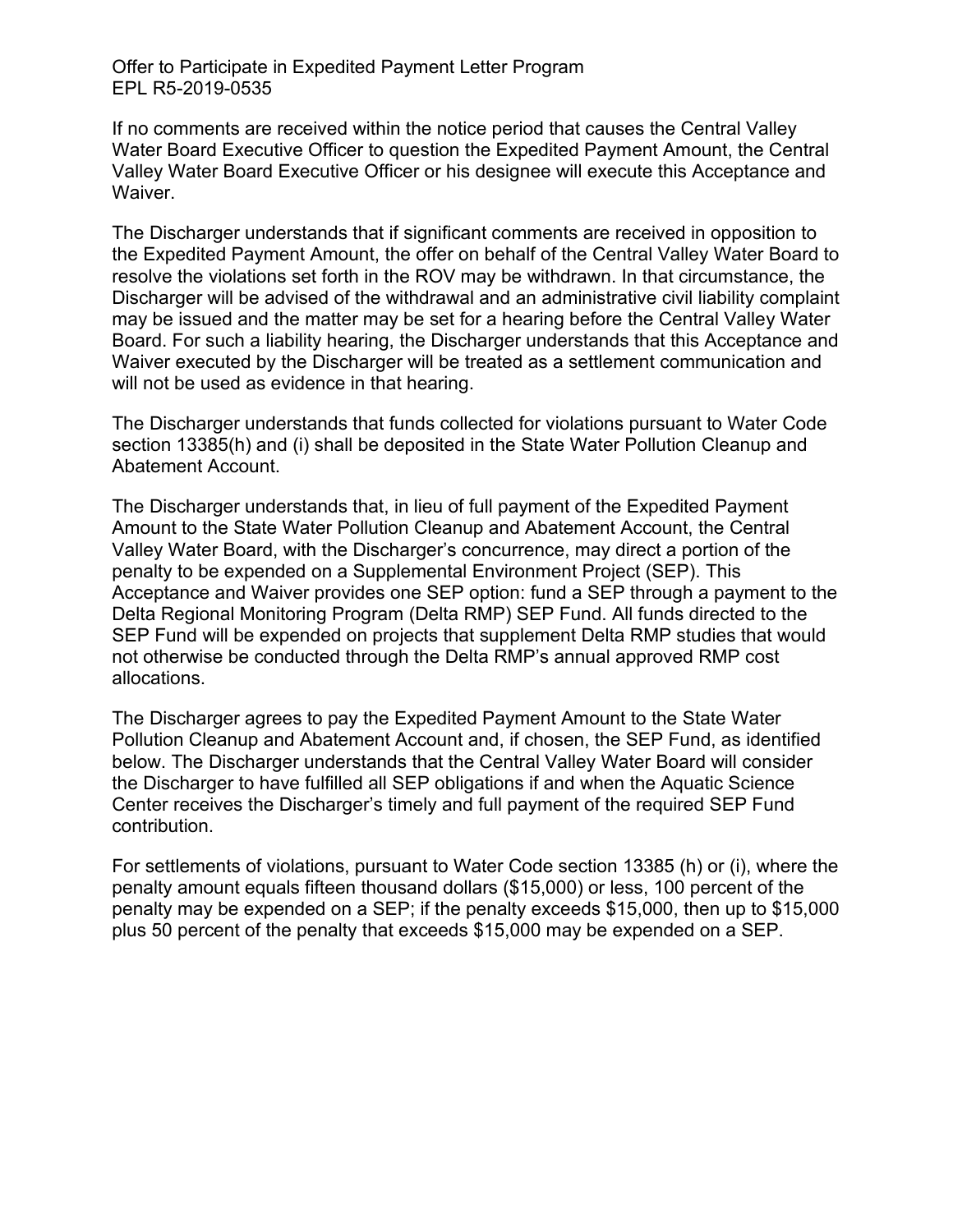(Place a " $\checkmark$ " check or " $\checkmark$ " an X in one box below and fill in the blank as appropriate. Electing to pay a portion of the Expedited Payment Amount to the SEP Fund will not change the total penalty amount to be paid).

Pay a portion of the Expedited Payment Amount to the Delta RMP SEP Fund:

| Dollar Amount | <b>Expedited Payment Options</b>                                                                                                                 |
|---------------|--------------------------------------------------------------------------------------------------------------------------------------------------|
| \$72,000      | Maximum amount allowed to be paid to the SEP Fund (\$72,000)                                                                                     |
| \$            | Different amount from the maximum amount allowed to be paid to<br>the SEP Fund                                                                   |
| \$57,000      | Total amount to be paid to the State Water Pollution Cleanup and<br>Abatement Account (Total penalty minus amount to be paid to the<br>SEP Fund) |

 $\Box$  Pay the total Expedited Payment Amount to State Water Pollution Cleanup and Abatement Account (**\$129,000**).

The Discharger further understands that once the Acceptance and Waiver is executed by the Central Valley Water Board Executive Officer or his designee, the Discharger shall pay the assessed civil liability to the State Water Pollution Cleanup and Abatement Account and/or Aquatic Science Center, for the SEP Fund, as selected above. Full payment of the Expedited Payment Amount required by the deadline below is a condition of this Acceptance and Waiver.

Accordingly, the Expedited Payment Amount shall be paid by a cashier's or certified check made out to the "State Water Pollution Cleanup and Abatement Account" and/or "Aquatic Science Center for SEP". The payment must be submitted to the State Water Resources Control Board and/or Aquatic Science Center no later than thirty (30) calendar days after the date the Acceptance and Waiver is executed by the Central Valley Water Board Executive Officer or his designee.

Payment to the State Water Pollution Cleanup and Abatement Account shall be mailed to:

State Water Resources Control Board, Accounting Office Attn: EPL R5-2019-0535 Payment PO Box 1888 Sacramento, California, 95812-1888

The Discharger shall also provide a copy of the wavier form and check via email to the Central Valley Water Board ([Xuan.Luo@waterboards.ca.gov](mailto:Xuan.Luo@waterboards.ca.gov)).

Payment to the Aquatic Science Center for SEP shall be submitted in the form of a cashier's or certified check referencing EPL R5-2019-0535 and mailed to: